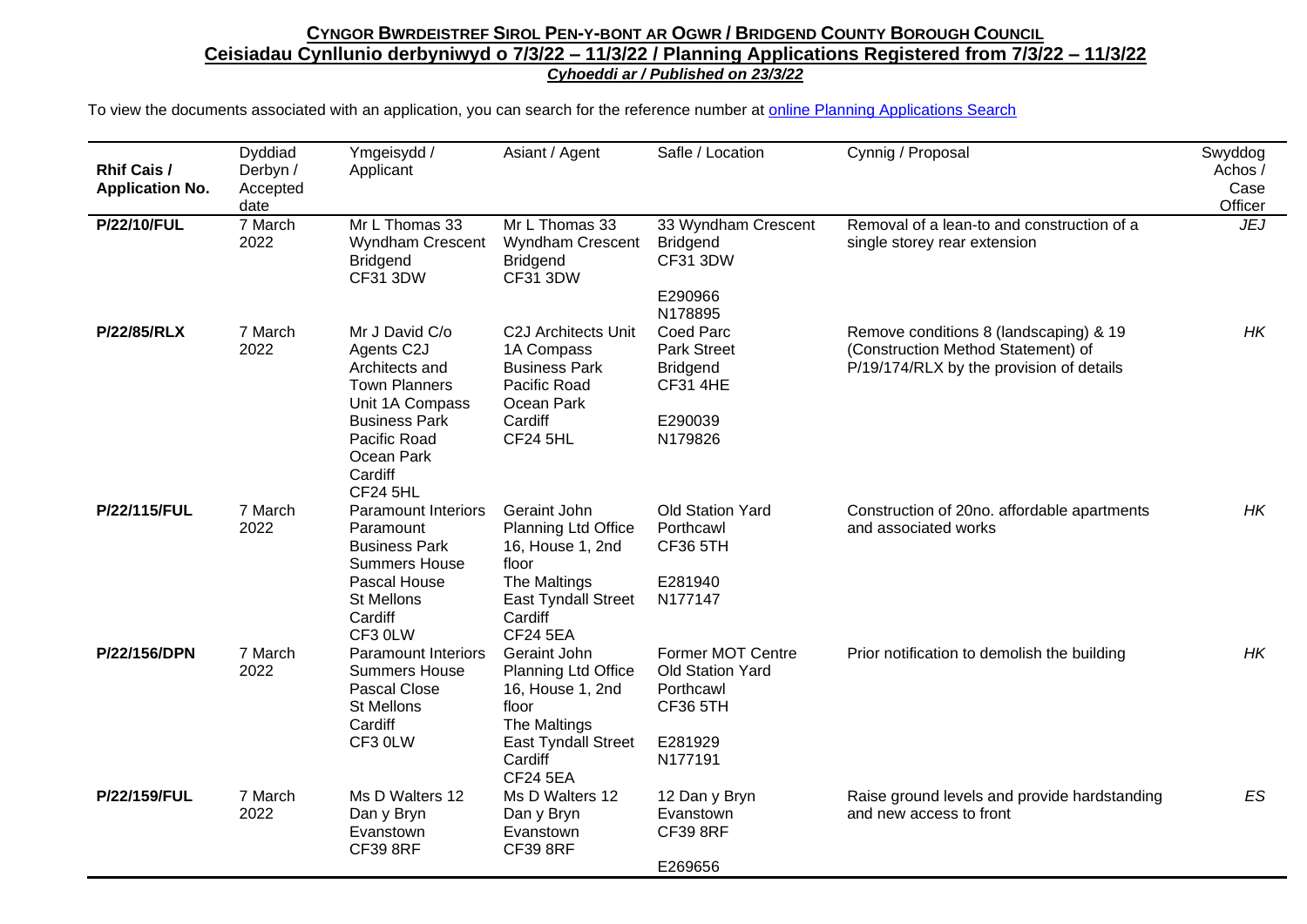| <b>Rhif Cais /</b><br><b>Application No.</b> | Dyddiad<br>Derbyn /<br>Accepted<br>date | Ymgeisydd /<br>Applicant                                                  | Asiant / Agent                                                                                                                                           | Safle / Location                                                               | Cynnig / Proposal                                                                                                                           | Swyddog<br>Achos /<br>Case<br>Officer |
|----------------------------------------------|-----------------------------------------|---------------------------------------------------------------------------|----------------------------------------------------------------------------------------------------------------------------------------------------------|--------------------------------------------------------------------------------|---------------------------------------------------------------------------------------------------------------------------------------------|---------------------------------------|
| P/22/161/FUL                                 | 7 March<br>2022                         | Mr R Dyke 93 St<br><b>Brides Road</b><br>Aberkenfig<br><b>CF32 9RA</b>    | <b>GT</b> Developments<br>Ltd Unit 5 George<br><b>Thomas Avenue</b><br>Brynmenyn<br><b>Industrial Estate</b>                                             | N194636<br>93 St Brides Road<br>Aberkenfig<br><b>CF32 9RA</b><br>E289428       | Rear single storey extension                                                                                                                | <b>JEJ</b>                            |
| P/22/167/FUL                                 | 8 March<br>2022                         | Mr A Wyatt 6<br>Severn Road<br>Porthcawl<br><b>CF36 3LW</b>               | CF32 9SQ<br><b>Richard Andrews</b><br><b>Architects Ltd The</b><br><b>Stables</b><br>The Estates Office<br>25-26 Gold Tops<br>Newport<br><b>NP20 4PG</b> | N183942<br>6 Severn Road<br>Porthcawl<br><b>CF36 3LW</b><br>E281087<br>N177261 | Single storey rear extension                                                                                                                | JE                                    |
| P/22/170/FUL                                 | 8 March<br>2022                         | Mr R Gronow 4<br>Millfield<br><b>Bridgend</b><br><b>CF31 4JG</b>          | PDW Building<br>Designs 7 Blackmill<br>Road<br><b>Bryncethin</b><br><b>CF32 9YW</b>                                                                      | 4 Millfield<br><b>Bridgend</b><br><b>CF31 4JG</b><br>E290182<br>N180406        | Remove conservatory; construct single storey<br>rear extension; first floor rear extension over<br>existing kitchen/diner                   | DN                                    |
| P/22/143/FUL                                 | 8 March<br>2022                         | Mr R Davies 16<br><b>Shelley Drive</b><br>Cefn Glas<br><b>CF31 4QA</b>    | Fine Line Arch.<br>Services Ltd 30<br>Pond Mawr<br>Maesteg<br>CF34 0NG                                                                                   | 16 Shelley Drive<br>Cefn Glas<br><b>CF31 4QA</b><br>E289464<br>N180602         | Construct garden room to rear garden                                                                                                        | <b>LE</b>                             |
| P/22/155/FUL                                 | 8 March<br>2022                         | Mr & Mrs Norris 6<br><b>Austin Avenue</b><br>Porthcawl<br><b>CF36 5RS</b> | GHA 112 West<br><b>Park Drive</b><br>Porthcawl<br>CF36 3RN                                                                                               | 6 Austin Avenue<br>Porthcawl<br><b>CF36 5RS</b><br>E283241<br>N177677          | Demolition of existing garage and construction<br>of single storey side extension                                                           | <b>JE</b>                             |
| P/22/157/FUL                                 | 9 March<br>2022                         | Mr S Delaney 6<br>Neville Road<br><b>Bridgend</b><br><b>CF31 3HB</b>      | Mr S Delaney 6<br>Neville Road<br><b>Bridgend</b><br><b>CF31 3HB</b>                                                                                     | <b>Heronston Hall</b><br>Heronston Lane<br><b>Bridgend</b><br><b>CF31 3AX</b>  | Attic conversion – hipped roof to gable; 3<br>pitched roof dormers to front elevation and flat<br>roof dormer to rear; internal alterations | <b>ALR</b>                            |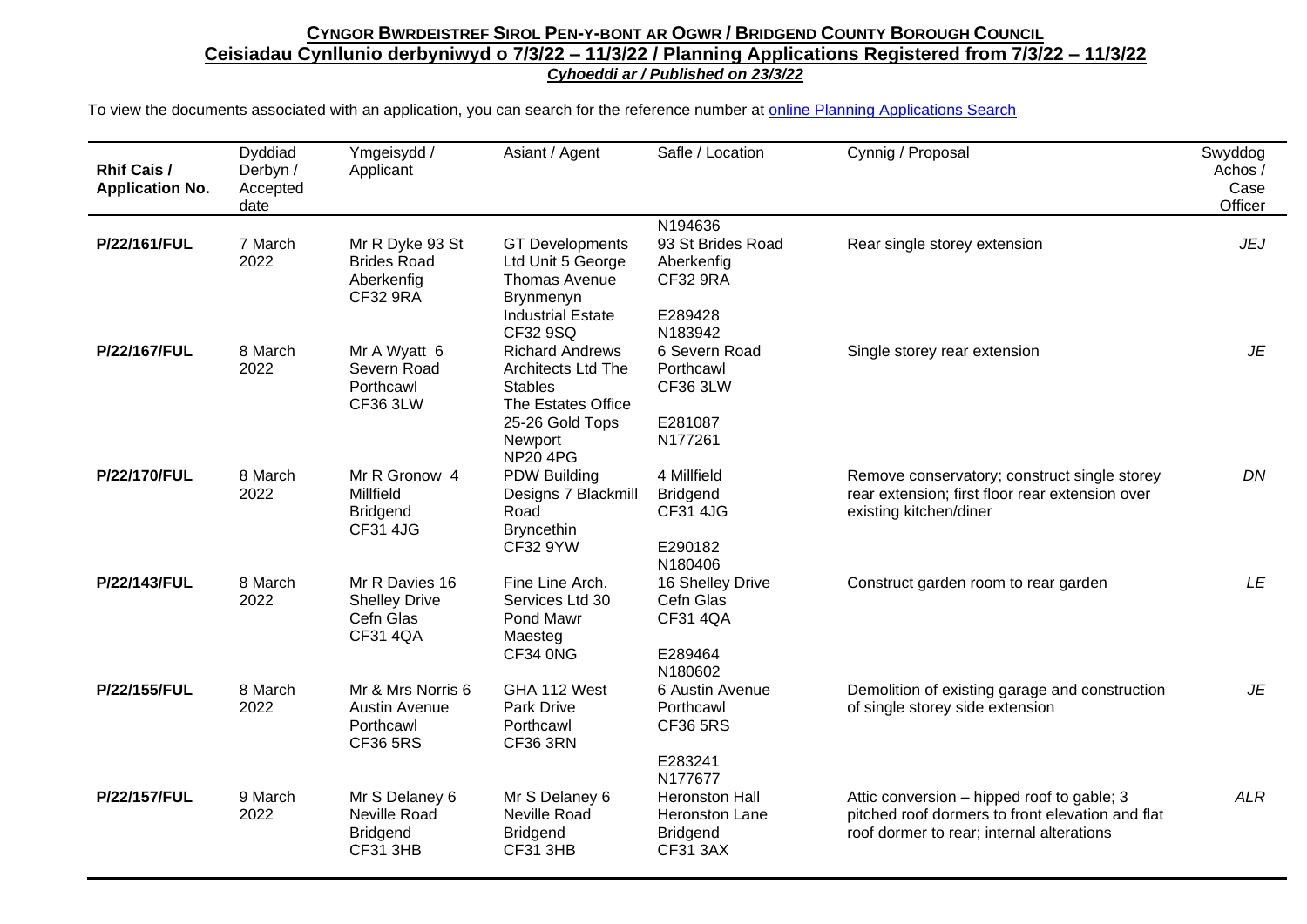| Rhif Cais /<br><b>Application No.</b> | Dyddiad<br>Derbyn /<br>Accepted<br>date | Ymgeisydd /<br>Applicant                                                                          | Asiant / Agent                                                                                           | Safle / Location                                                                                                 | Cynnig / Proposal                                                                                                                                                                                          | Swyddog<br>Achos /<br>Case<br>Officer |
|---------------------------------------|-----------------------------------------|---------------------------------------------------------------------------------------------------|----------------------------------------------------------------------------------------------------------|------------------------------------------------------------------------------------------------------------------|------------------------------------------------------------------------------------------------------------------------------------------------------------------------------------------------------------|---------------------------------------|
| A/22/8/ADV                            | 9 March<br>2022                         | <b>Wildstone Estates</b><br>Limited 2 The<br>Hayloft<br>Far Peak<br>Northleach<br><b>GL54 3AP</b> | <b>Wildstone Estates</b><br>Limited 2 The<br>Hayloft<br><b>Far Peak</b><br>Northleach<br><b>GL54 3AP</b> | E290997<br>N178232<br>Land opposite 65<br>Bethania Street (south of<br>Scout Hall)<br>Maesteg<br><b>CF34 9ET</b> | Freestanding hoarding sign (48 sheet) 6m x 3m                                                                                                                                                              | LE                                    |
| A/22/9/ADV                            | 9 March<br>2022                         | Greggs plc 12<br><b>Martin Dale</b><br>Loggerheads<br>TF94DH                                      | Greggs plc 12<br><b>Martin Dale</b><br>Loggerheads<br>TF9 4DH                                            | E285974<br>N190773<br>Greggs<br>8 Talbot Street<br>Maesteg<br><b>CF34 9BT</b>                                    | Externally illuminated fascia and projecting<br>signs                                                                                                                                                      | JE                                    |
| P/22/177/DOC                          | 10 March<br>2022                        | Mr R Bradford Bryn<br>Sarn<br>Sarn Hill<br>Sarn<br><b>CF32 9RW</b>                                | Mr R Bradford Bryn<br>Sarn<br>Sarn Hill<br>Sarn<br><b>CF32 9RW</b>                                       | E285168<br>N191311<br>Bryn Sarn<br>Sarn Hill<br>Sarn<br><b>CF32 9RW</b>                                          | Approval of details for conditions 3, 4 and 5 of<br>P/18/217/FUL                                                                                                                                           | <b>JEJ</b>                            |
| P/22/179/FUL                          | 10 March<br>2022                        | Mr C Daley 7<br>Gordon Road<br>Porthcawl<br>CF36 3AA                                              | Lee Evans 2 Graig<br>Ysguthan<br>Llanbradach<br><b>CF83 3PY</b>                                          | E<br>$\overline{N}$<br>7 Gordon Road<br>Porthcawl<br>CF36 3AA                                                    | Remove rear extension; construct single storey<br>rear extension with balcony over; alteration to<br>front dormer and provision of balcony                                                                 | LE                                    |
| <b>T/22/4/TPO</b>                     | 10 March<br>2022                        | Mr W Sargent 4<br><b>Laleston Court</b><br>Laleston<br>CF32 0HG                                   | Mr W Sargent 4<br><b>Laleston Court</b><br>Laleston<br>CF32 0HG                                          | E281599<br>N176916<br>4 Laleston Court<br>Laleston<br><b>CF32 0HG</b><br>E287365<br>N180019                      | Works to mature evergreen oak in rear garden:<br>canopy reduction of 25% to decrease end load<br>weight, selective canopy raise of lower stem<br>branches, remove cross rubber growth where<br>appropriate | SG                                    |
| T/21/38/TPO                           | 10 March                                | C Lewis C/o The                                                                                   | The Arb Team                                                                                             | 25 Gregory Close                                                                                                 | T1 Oak (Previously Pollard) To crown lift to                                                                                                                                                               | SG                                    |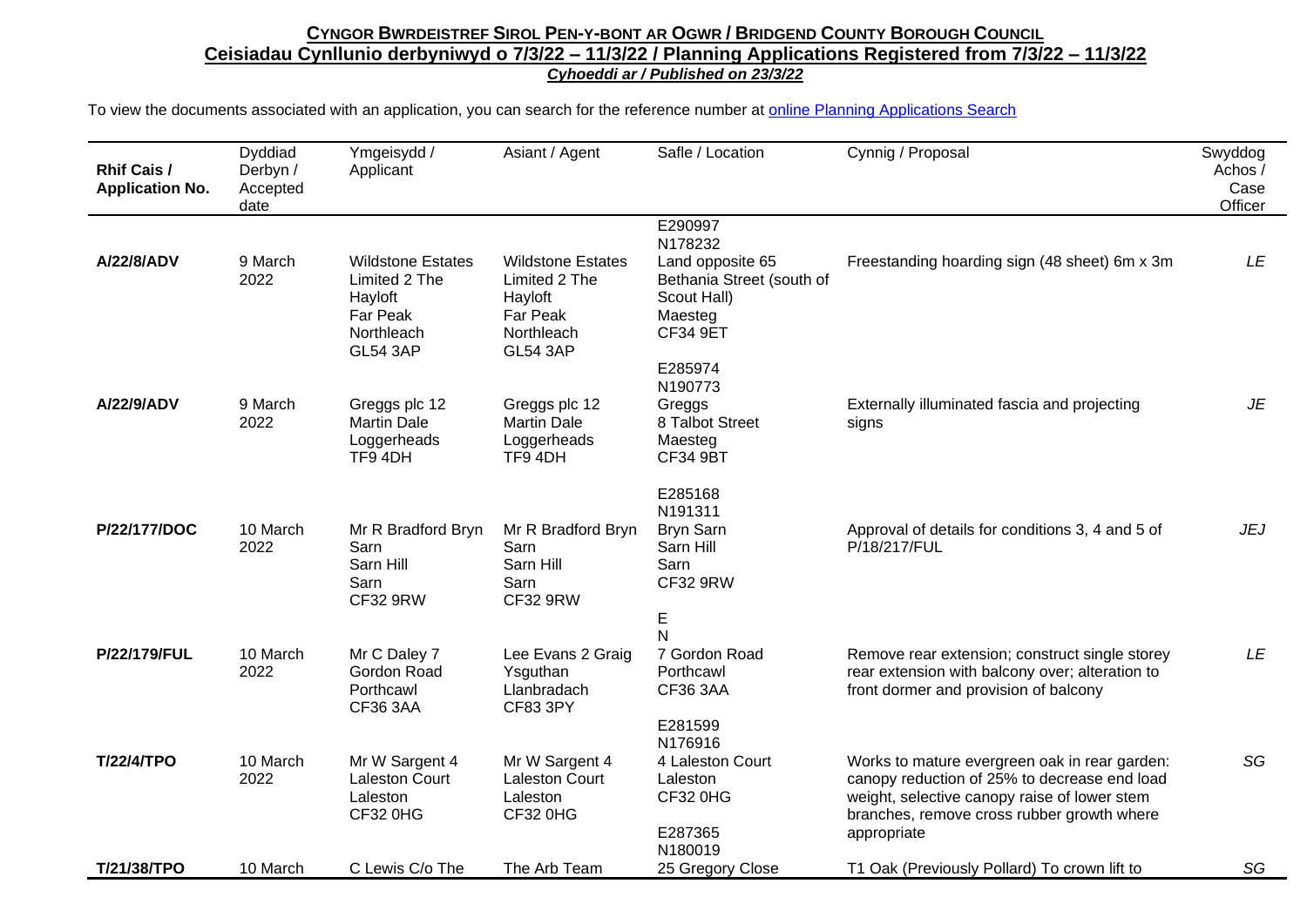| <b>Rhif Cais /</b><br><b>Application No.</b> | Dyddiad<br>Derbyn /<br>Accepted<br>date | Ymgeisydd /<br>Applicant                                              | Asiant / Agent                                                                                             | Safle / Location                                                                                                                    | Cynnig / Proposal                                                                                                                                                                                                                                                                            | Swyddog<br>Achos /<br>Case<br>Officer |
|----------------------------------------------|-----------------------------------------|-----------------------------------------------------------------------|------------------------------------------------------------------------------------------------------------|-------------------------------------------------------------------------------------------------------------------------------------|----------------------------------------------------------------------------------------------------------------------------------------------------------------------------------------------------------------------------------------------------------------------------------------------|---------------------------------------|
|                                              | 2022                                    | Arb Team<br>Trem Y Dderwen<br>Llanedi<br>Swansea<br>SA4 0YT           | Trem Y Dderwen<br>Llanedi<br>Swansea<br>SA4 0YT                                                            | Pencoed<br><b>CF35 6RF</b><br>E294651<br>N181896                                                                                    | 4.5m and reduce regrowth by 1m; T2 Oak<br>(Previously Pollard) To crown lift to 4.5m and<br>reduce regrowth by 1m; T3 & T5 Oak To<br>reduce branches encroaching from number 26<br>garden by 2M; T4 Oak To reduce one large<br>limb on encroaching from rear boundary with<br>field by 2.5m. |                                       |
| P/22/158/FUL                                 | 11 March<br>2022                        | Mr S Jubin 21<br>Jubilee Road<br><b>Bridgend</b><br><b>CF31 3BA</b>   | Fine Line Arch.<br>Services Ltd 30<br>Pond Mawr<br>Maesteg<br>CF34 0NG                                     | 21 Jubilee Road<br><b>Bridgend</b><br><b>CF31 3BA</b><br>E291123<br>N179186                                                         | Remove conservatory and kitchen extension;<br>construct new single storey extension to<br>provide kitchen/family room; raise roof of first<br>floor bathroom & render to match new<br>extension                                                                                              | <b>DN</b>                             |
| P/22/182/FUL                                 | 11 March<br>2022                        | Mr J Price 21 Wood<br><b>Street</b><br>Maesteg<br><b>CF34 9BB</b>     | Invicta B A S Min yr<br>Efail<br><b>High Street</b><br>Maesteg<br><b>CF34 0BW</b>                          | 21 Wood Street<br>Maesteg<br><b>CF34 9BB</b><br>E285703<br>N190853                                                                  | Single storey bedroom exension for registered<br>disabled person                                                                                                                                                                                                                             | JEJ                                   |
| A/22/10/ADV                                  | 11 March<br>2022                        | Castle Leisure Ltd<br>1 City Road<br>Cardiff<br><b>CF24 3TQ</b>       | Design<br>Management<br>Partnership DMP 8<br><b>Trade Street</b><br>Cardiff<br><b>CF10 5DT</b>             | Castle Leisure Ltd<br><b>Tremains Road</b><br><b>Bridgend</b><br>CF31 1TZ<br>E290948<br>N179771                                     | Externally illuminated fascia sign                                                                                                                                                                                                                                                           | JEJ                                   |
| P/22/162/FUL                                 | 11 March<br>2022                        | Smart Car Wash<br>104 Teignmouth<br>Road<br>Torquay<br><b>TQ1 4EX</b> | Architect UK Ltd<br>Clocktower House,<br>Suite 2<br><b>Station Road</b><br>West Horndon<br><b>CM13 3XL</b> | Land south of Tile & Bath<br>Co, Unit 1<br>Main Avenue<br><b>Brackla Industrial Estate</b><br><b>CF31 2AL</b><br>E291734<br>N181307 | Mixed use development comprising container<br>wash bays, commercial units (use class A1),<br>EV charging points, hard/soft landscaping &<br>pedestrian access                                                                                                                                | <b>ALR</b>                            |
| P/22/178/FUL                                 | 11 March<br>2022                        | <b>Bridgend Athletic</b><br><b>Club Newbridge</b>                     | John Matthews<br>Dev. Consultant                                                                           | <b>Bridgend Athletic Club</b><br>Newbridge Fields                                                                                   | Alterations and extension including provision of<br>first floor facilities, dormers to front elevation                                                                                                                                                                                       | ES                                    |